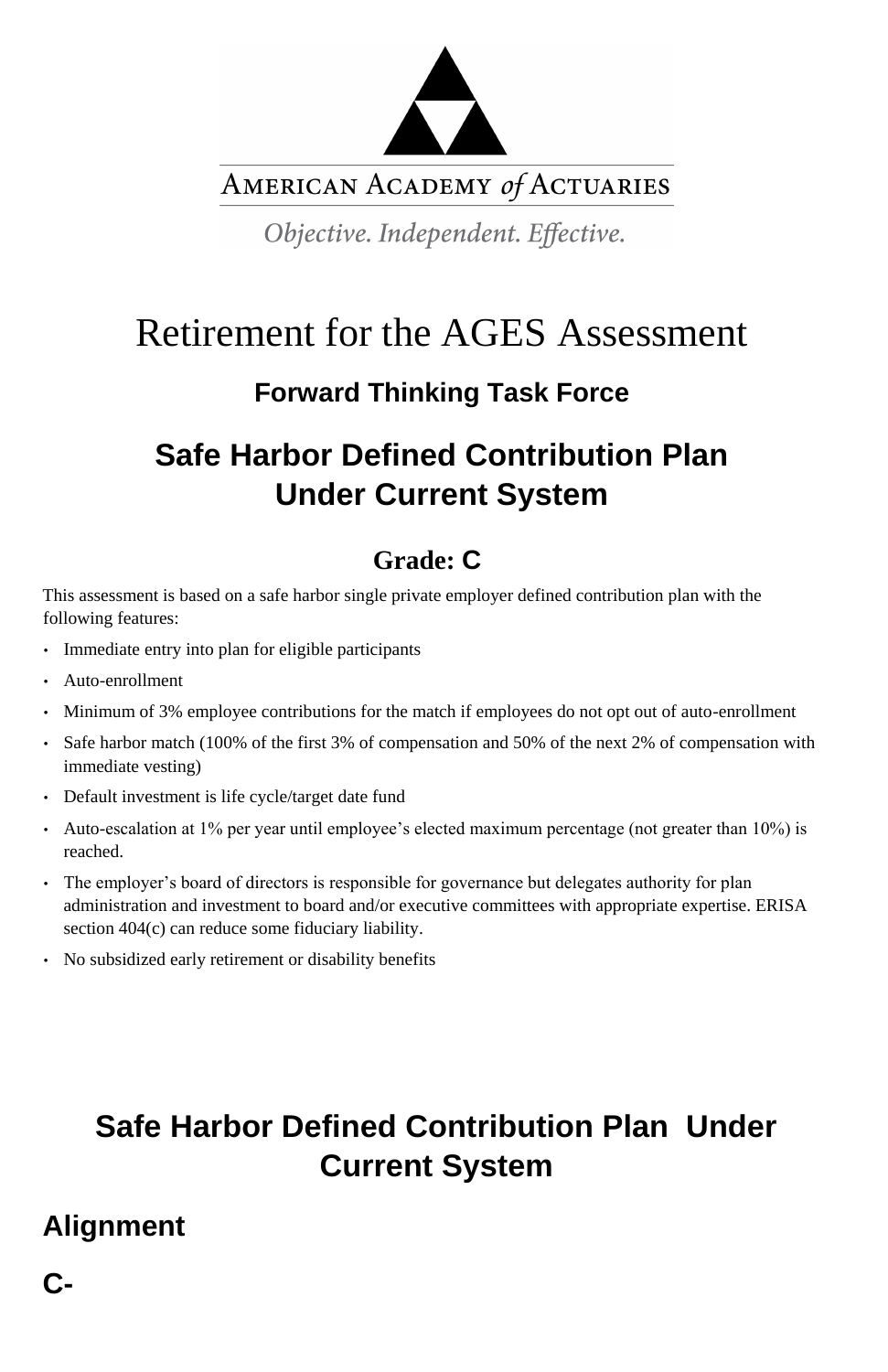**—————————————————————————————**

#### **Description**

- Aligns each stakeholder's role with their skills.
- Redefines employer's role by placing responsibility for important roles with those appropriate entities.

- Helps individuals by structuring their choices to be well-defined and enhance good decision-making.
- Develops systemic ways to enhance financial security through appropriate levels of laws and regulations.

#### **Application of Principles**

+ Auto-enrollment, auto-escalation, and default investment selection as well as immediate eligibility help employees save for retirement.

+ Primary employer responsibility limited to selection of investment choices, annual contribution amount, and administration.

- Plan requires significant employee communication and education to achieve optimal outcomes. If the employer handles the communication, the expertise to effectively educate participants may or may not be available.
- Benefits are usually paid in a lump sum or rolled over to an Individual Retirement Account with limited options for lifetime income.
- Even with auto features, plan design still allows for less desirable decisions by individuals. Plan participants may not have adequate education to understand what contribution levels are sufficient to achieve their individual objectives nor how investment risk impacts the likelihood of achieving those objectives.
- Generally limited opportunities for continued contributions in the event of disability.
- \* The plan is managed by the employer, and relevant expertise may or may not be available.

**Legend** 

**(+) feature meets principles** 

**(-) feature does not meet principles** 

**(\*) feature where there is not enough information to determine impact or actual impact may depend on stakeholder actions** 

## **Safe Harbor Defined Contribution Plan Under Current System**

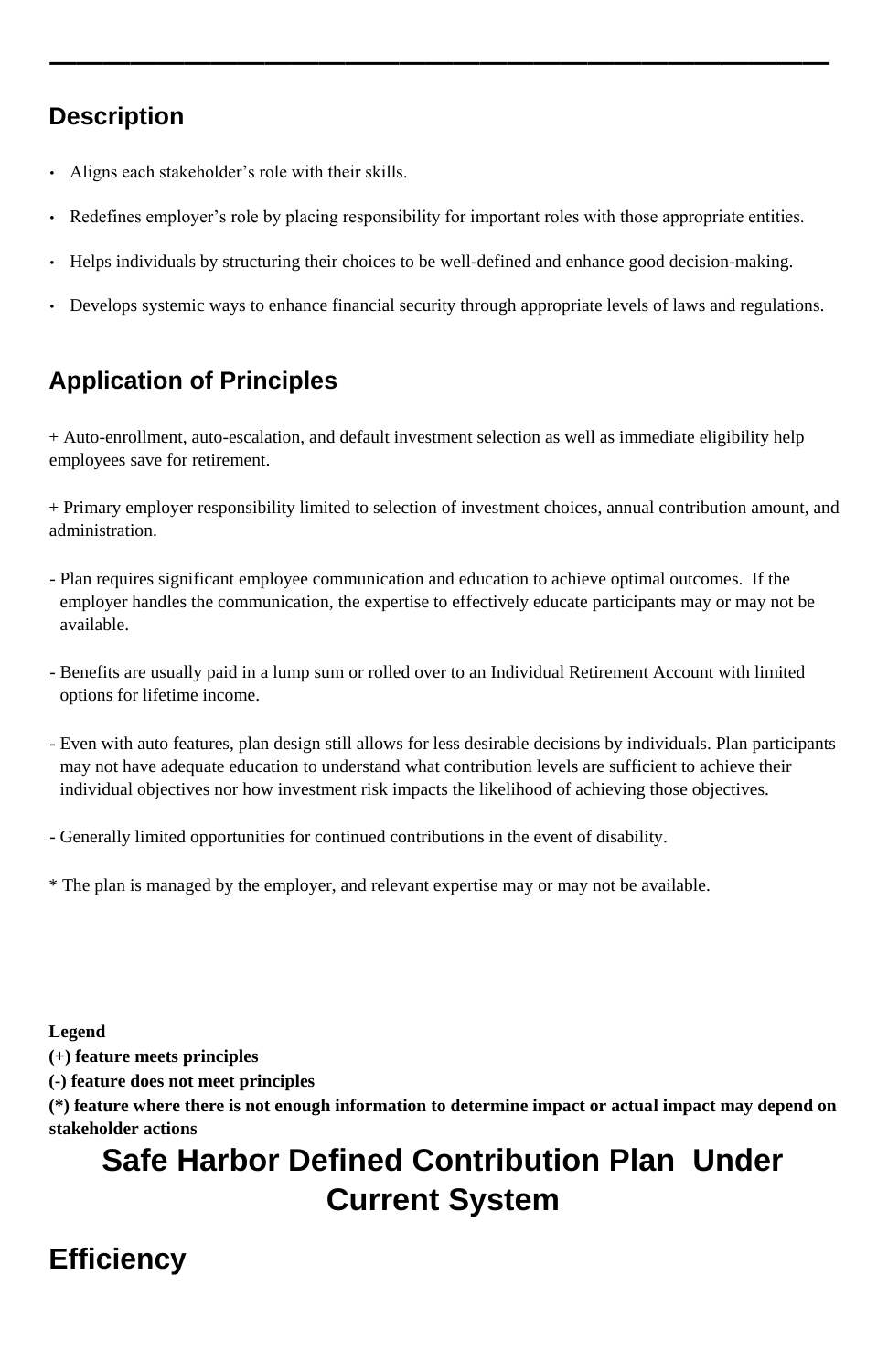**——**

#### **Description**

- Allows smaller plans to group together, with standard and transparent fees to lower plan costs.
- Provides consistent opportunities to accumulate assets during working lifetime to enhance participation and coverage.
- Minimizes leakage for non-retirement benefits during accumulation and payout phases.
- Encourages pooling and effective risk sharing so funds can provide lifetime income.
- Incents narrowing the variability of benefits by fostering risk hedging and allowing for pricing benefits and guarantees.

#### **Application of Principles**

- + Provides opportunities to accumulate assets during working lifetime.
- + Access to institutional pricing if employer plan is large enough.
- Single employer plans may have limited ability for pooling of risks.
- Employee bears investment and longevity risks, and the retirement income available is unpredictable.
- Significant opportunities for leakage when employees terminate from employer.
- Limited ability for smaller plans to group together for purchasing power and cost efficiency.
- Additional administrative costs are required to maintain individual accounts and provide employees with the education and tools they need to manage their retirement benefits.

#### **Legend**

(+) feature meets principles

(-) feature does not meet principles

(\*) feature where there is not enough information to determine impact or actual impact may depend on stakeholder actions

## **Safe Harbor Defined Contribution Plan Under Current System**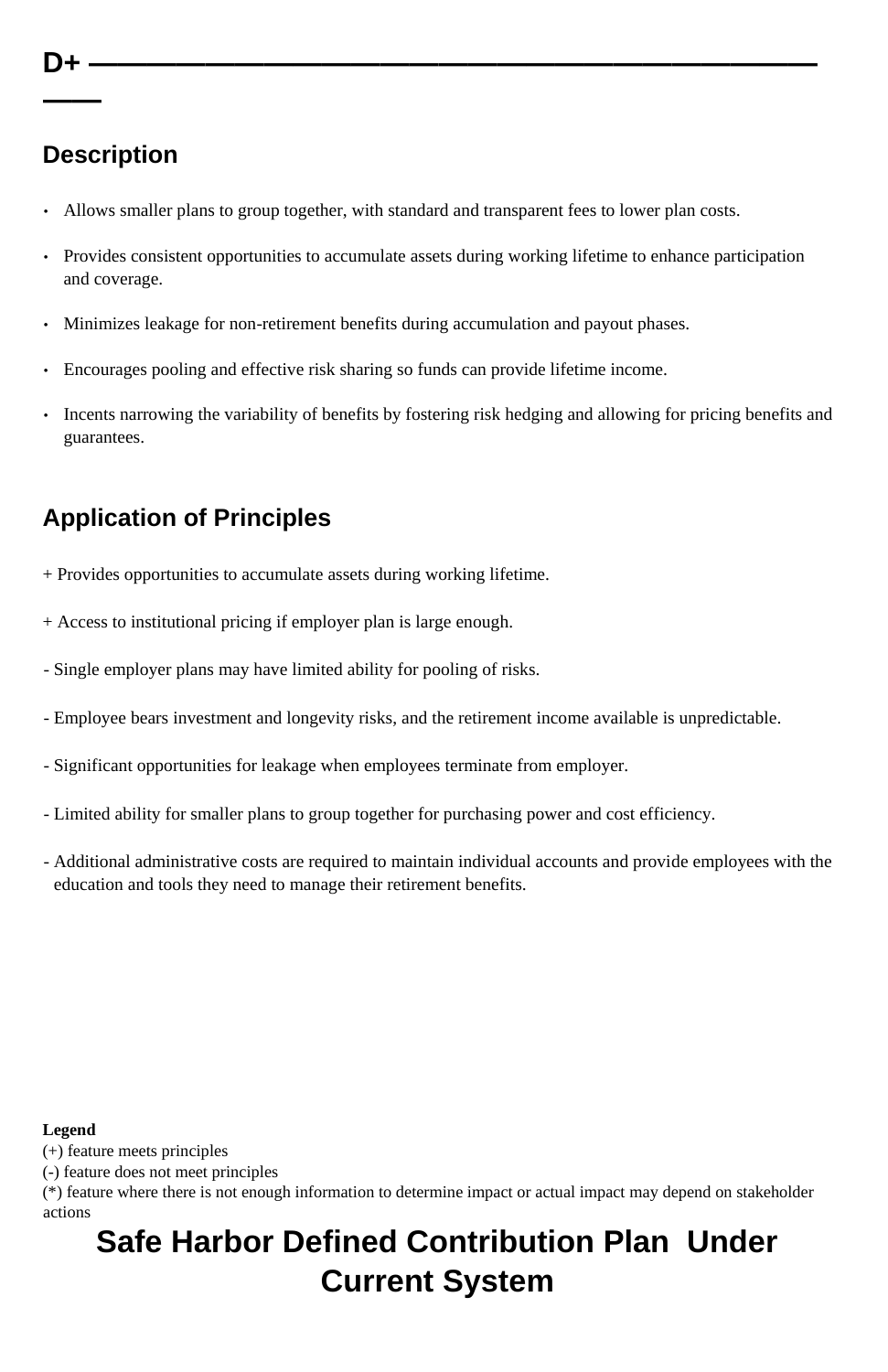### **Governance**

#### **C+**

**———————————————————————————**

#### **Description**

- Clearly defines roles and responsibilities, and acts in accordance with them.
- Reduces real and potential conflicts of interest.
- Recognizes and manages competing needs.
- Staffs boards with financial and other professionals who possess relevant expertise.

#### **Application of Principles**

+ Employee Retirement Income Security Act (ERISA) provides certain safeguards to participants.

+ ERISA specifies the roles and responsibilities of the governing bodies of the plan, including a provision that the fiduciaries must act in the best interests of the plan participants.

- Employees and retirees are generally not directly represented on plan governing committees.

- The needs of employers are managed; however, employers have a potential conflict of interest between their role as settlor vs. fiduciary.

\* Employer has fiduciary responsibility for the plan, including selecting plan features and plan investment options, maintaining qualified plan status, etc. and making decisions that impact participants' ability to secure adequate retirement accumulations.

#### **Legend**

(+) feature meets principles

(-) feature does not meet principles

(\*) feature where there is not enough information to determine impact or actual impact may depend on stakeholder actions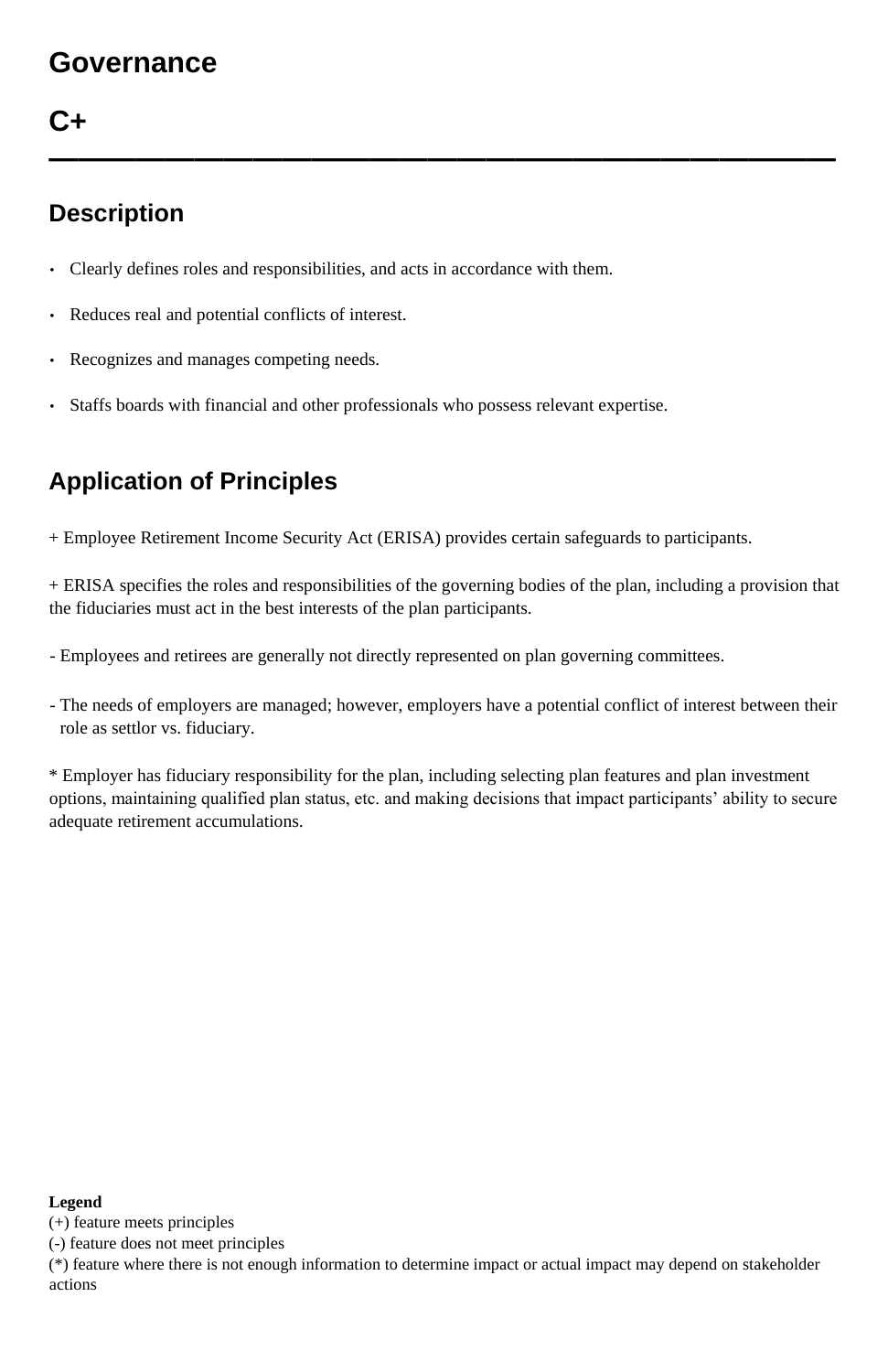## **Safe Harbor Defined Contribution Plan Under Current System**

## **Sustainability**

### **C+**

**—————————————————————————**

#### **Description**

- Promotes intergenerational equity.
- Allocates cost properly among stakeholders.
- Withstands market shocks.
- Maintains balance between sustainability and adequacy.

#### **Application of Principles**

- + Costs are shared between employer and employees.
- + Relatively easy for employer to sponsor since minimal exposure to risks.
- + Intergenerational equity.
- + Employer's cost may be easily adjusted in the event of adverse business cycles.
- The flexibility within these plans that makes them sustainable may threaten the adequacy of the benefits provided.
- All investment and longevity risks are borne by employees and retirees.
- Limited ability for employees to deal with market shocks, which also impacts ultimate retirement income.

#### **Legend**

(+) feature meets principles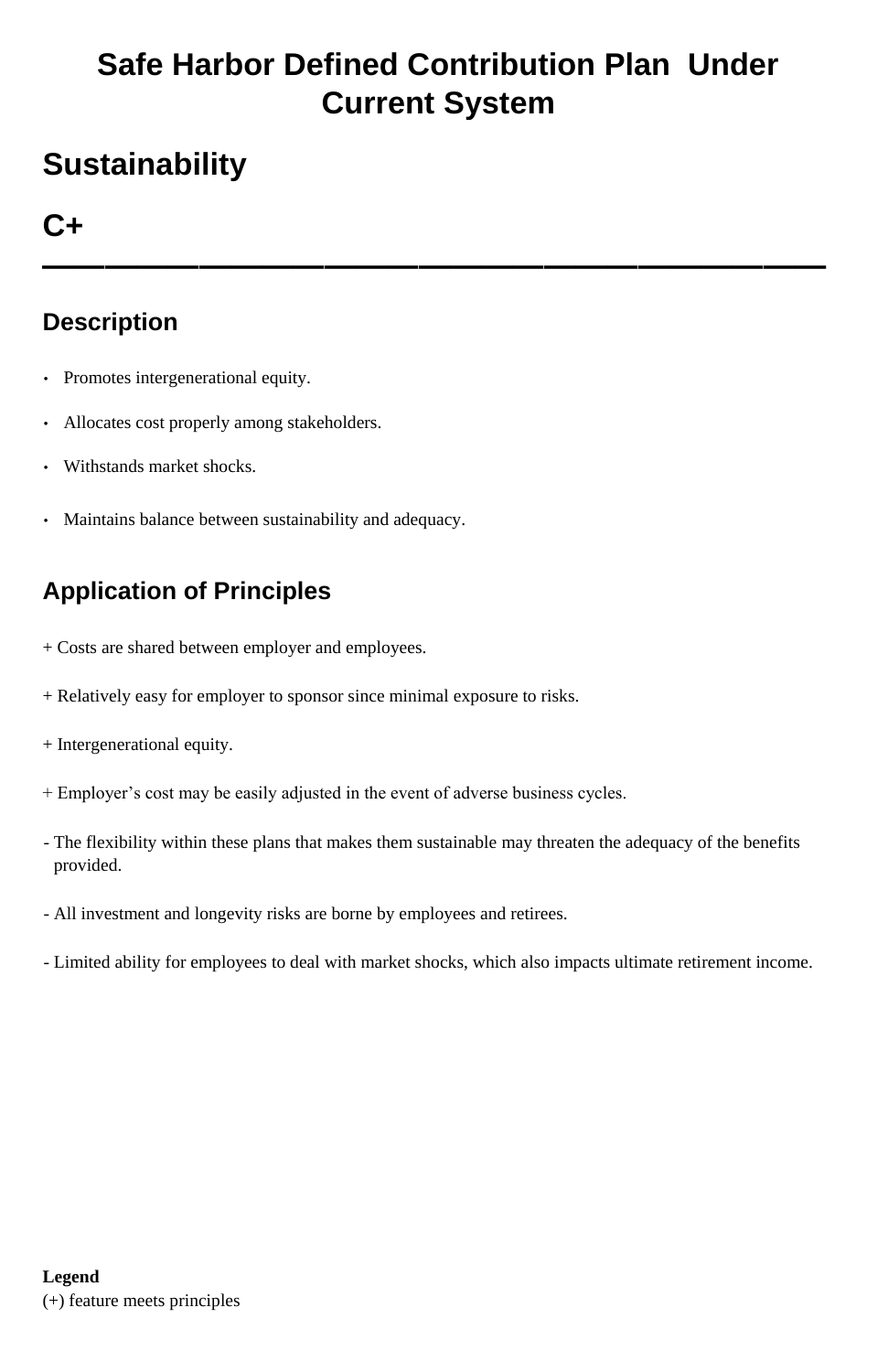(-) feature does not meet principles

(\*) feature where there is not enough information to determine impact or actual impact may depend on stakeholder actions